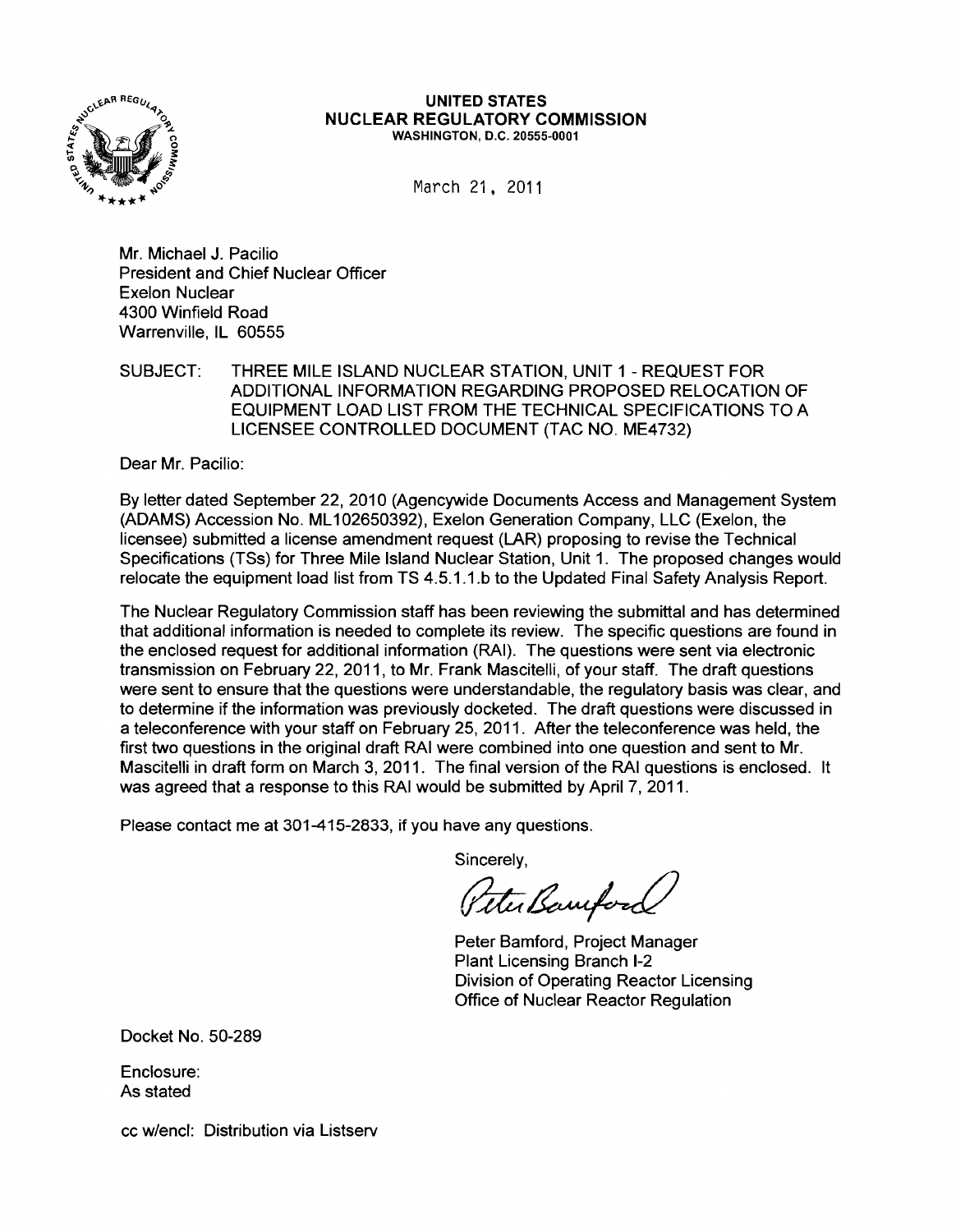## REQUEST FOR ADDITIONAL INFORMATION

# THREE MILE ISLAND NUCLEAR STATION, UNIT 1

#### PROPOSED TECHNICAL SPECIFICATION CHANGES REGARDING

#### RELOCATION OF EQUIPMENT LOAD LIST FROM TECHNICAL SPECIFICATIONS

## TO A LICENSEE CONTROLLED DOCUMENT

## DOCKET NO. SO-289

By letter dated September 22, 2010 (Agencywide Documents Access and Management System Accession No. ML102650392), Exelon Generation Company, LLC (the licensee), submitted a license amendment request (LAR) for Three Mile Island Nuclear Station, Unit 1 (TMI-1). The licensee proposes to relocate the equipment load list from Technical Specification (TS) 4.S.1.1.b, to the Updated Final Safety Analysis Report (UFSAR). In order for the NRC staff to complete its review of the LAR, a response to the following request for additional information is requested.

1. Title 10 of the Code of Federal Regulations (10 CFR) Section 50.36(b) states, in part: "The technical specifications will be derived from the analysis and evaluation included in the safety analysis report, and amendments thereto, submitted pursuant to §SO.34." The LAR presents a brief description of how the requested changes meet the requirements of 10 CFR SO.36(c)(2)(ii), however it does not explain how relocating the equipment list back to the document from which TS is derived will comply with the above 10 CFR 50.36(b) requirement(s). Additionally, TSs are required to contain surveillance requirements in accordance with the requirements at 10 CFR SO.36(c)(3) which states: "Surveillance requirements are requirements relating to test, calibration, or inspection to assure that the necessary quality of systems and components is maintained, that facility operation will be within safety limits, and that the limiting conditions for operation will be met."

Please explain how the surveillance will continue to ensure that the safety-related equipment proposed for relocation from the TS to the UFSAR will continue to be able to perform the specified safety functions and how continued compliance with 10 CFR SO.36(b) is met. The response should include, but not be limited to, an explanation of how the revised TS will ensure that all equipment described in TMI-1 UFSAR Chapter 14, which depends on the sequencer, will be properly tested.

2. In the LAR, Attachment 1, Section 4.3, the LAR states that the proposed changes are consistent with Standard Technical Specifications (STS), NUREG-1430, "Standard Technical Specifications Babcock and Wilcox Plants." Section 3.0 of Attachment 1 states that the proposed changes are consistent with STS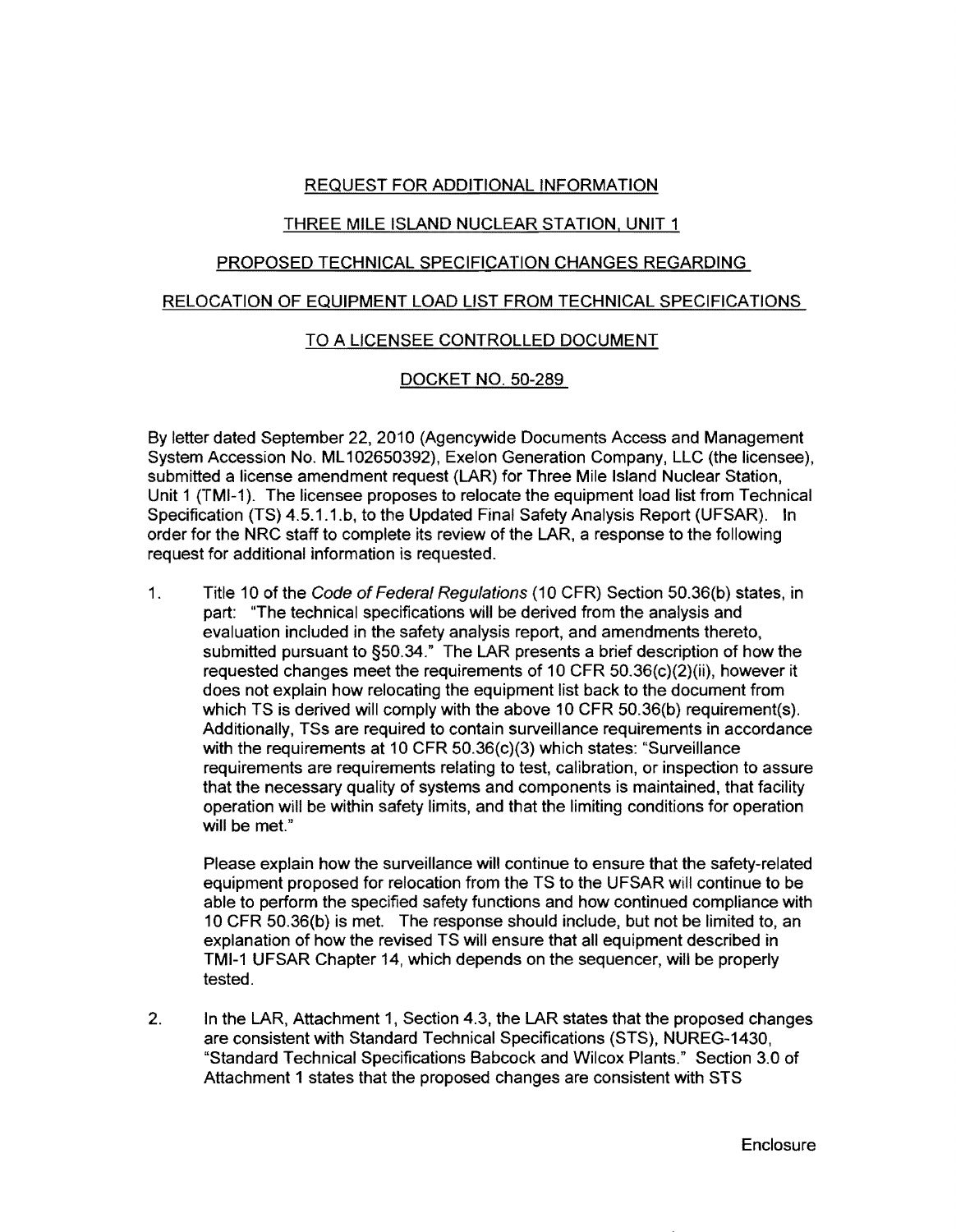surveillance test requirements contained in SR 3.8.1.19 and SR 3.8.1.11. The LAR further states that while the performance of the Sequence and Power Test meets the criteria of 10 CFR 50.36( $c$ )( $2$ )(ii) for inclusion in the TS, the listing of equipment being relocated provides little or no safety benefit. However, the proposed relocation of the equipment load list does not include a high level description, in the TS, of the loads that the test is designed to cover, leaving very little description to ensure compliance with 10 CFR 50.36(c)(3). Such a high level description is provided in NUREG-1430, which includes reference to energizing permanently connected Emergency Diesel Generator loads and energizing auto-connected emergency/shutdown loads through the automatic load sequencer. Such a description would be needed to be consistent with the referenced STS, as the application purports.

Please provide an updated version of the proposed TS with a high level description of the equipment load list in the surveillance or provide justification as to why it is not provided.

 $\mathcal{L}$ 

 $\lambda$